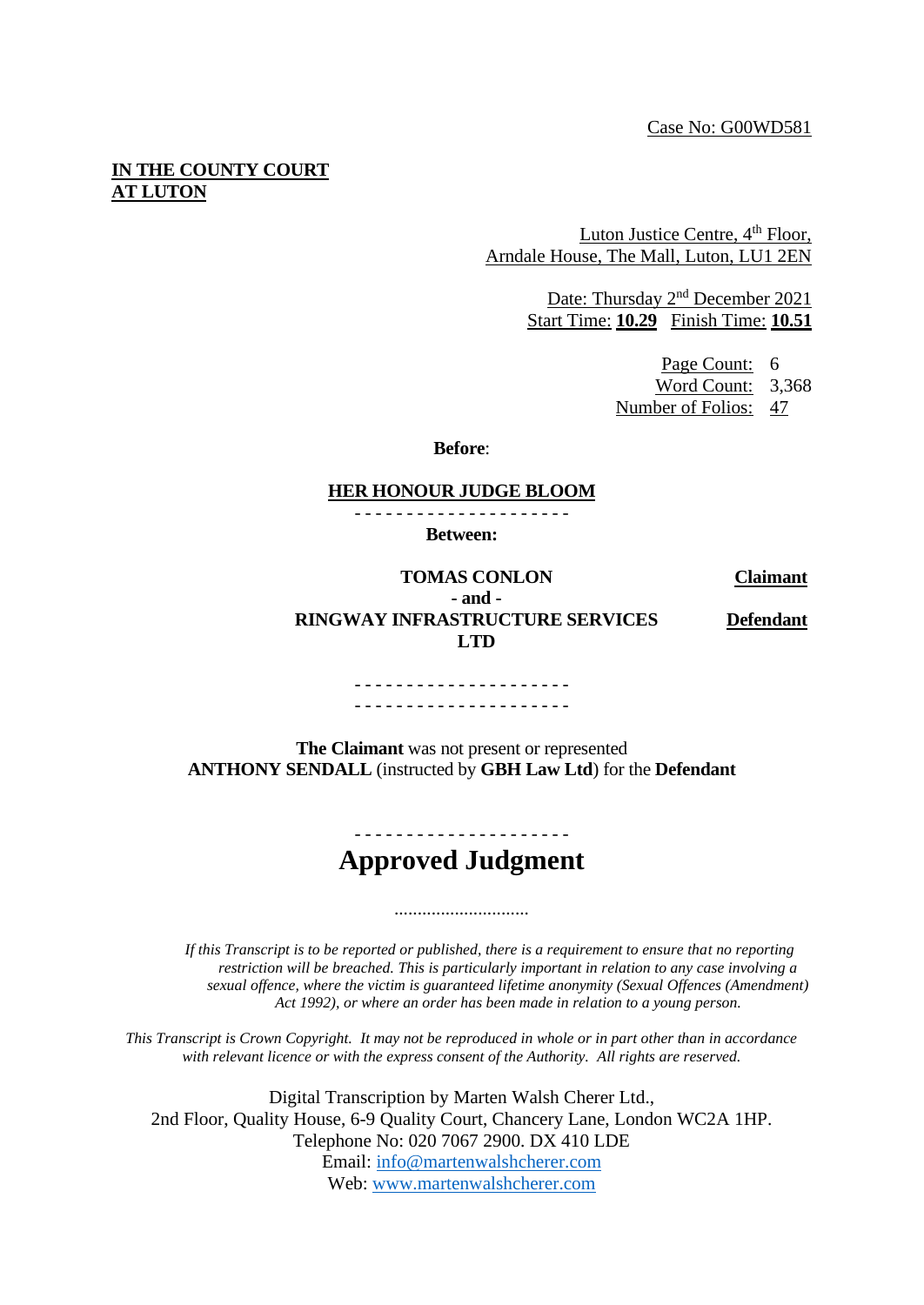## **HER HONOUR JUDGE BLOOM:**

- 1. Mr Conlon has chosen not to attend today, and I use the word "chosen" for reasons that I think I have already made clear. I am quite satisfied that he was notified of this hearing on 22<sup>nd</sup> October, but in any event he was also given the opportunity to attend remotely even though it is an attended hearing. He has done neither. In those circumstances, the court has proceeded.
- 2. The background to this case is that Mr Conlon issued a claim in September 2020 seeking damages in respect of his employment with the defendant which, as I understand it, terminated in 2015. When he issued the proceedings on  $28<sup>th</sup>$  September 2020 he used the address of Flat 8, Curzon Gate, Grandfield Avenue, Watford, Herts, WD17 4DZ, but at the same time he put an asterisk at the top of the claim form saying all communication was to be via email to him at [james.level@hotmail.co.uk.](mailto:james.level@hotmail.co.uk)
- 3. The defendants filed a defence, but on  $12<sup>th</sup>$  January of this year they made the application that is before me to strike out or stay the claim as the address provided was not his residential address and hence he was in breach of CPR 6.23. CPR 6.23 says this: "A party to proceedings must give an address at which that party may be served with documents relating to those proceedings. The address must include a full postcode unless the court orders otherwise".
- 4. It was listed initially before Deputy District Judge Duncan on  $23<sup>rd</sup>$  June and directions were made to file statements by 28<sup>th</sup> July, together with documents, and the court made clear that they expected to see evidence that the claimant had a tenancy agreement and evidence regarding the eviction and also utility bills and bank statements. Mr Conlon applied to set aside that order but his application was dismissed on  $15<sup>th</sup>$  July 2021. Statements have been received from Mr Ventner for the defendant. He works for the company that manages the property at 8 Curzon Gate, which I will call "the property" from now on. He has done a detailed statement and attached documents to it. Without going through it in a great deal of detail, what is clear is that the defendant was evicted from this property. There was first of all an eviction notice dated  $19<sup>th</sup>$  September 2019. He applied for permission to appeal that and it was refused by His Honour Judge Middleton-Roy on 27<sup>th</sup> September 2019. I note that was a year before he issued these proceedings. There was then a report about the eviction and a note dated  $3<sup>rd</sup>$  October and, in fact, it actually took place on 30th September and there was then an email in fact from Mr Conlon to a Daniel Tupper(?) in which he said he was now homeless, and that was on  $11<sup>th</sup>$  October.
- 5. More importantly perhaps, having been evicted on  $30<sup>th</sup>$  September 2019, Elliotts, who were the Managing Agents at the time, took a holding deposit from a new tenant and the new tenant signed a tenancy agreement and has moved in to the property. The tenancy agreement has been redacted but is attached and there is only one tenant there and Mr Ventner confirmed to me that tenant does not have anyone else living with her. Mr Ventner spoke to the tenant yesterday, and that tenant informed him, Mr Ventner, that she has never met Mr Conlon, she does not know Mr Conlon and she has never allowed him to live at the property. She is still receiving post for him and the police have been looking for him, but she is quite clear in the information she gave to Mr Ventner that he does not live there and she does not know him. That evidence of course is unchallenged because Mr Conlon has not attended.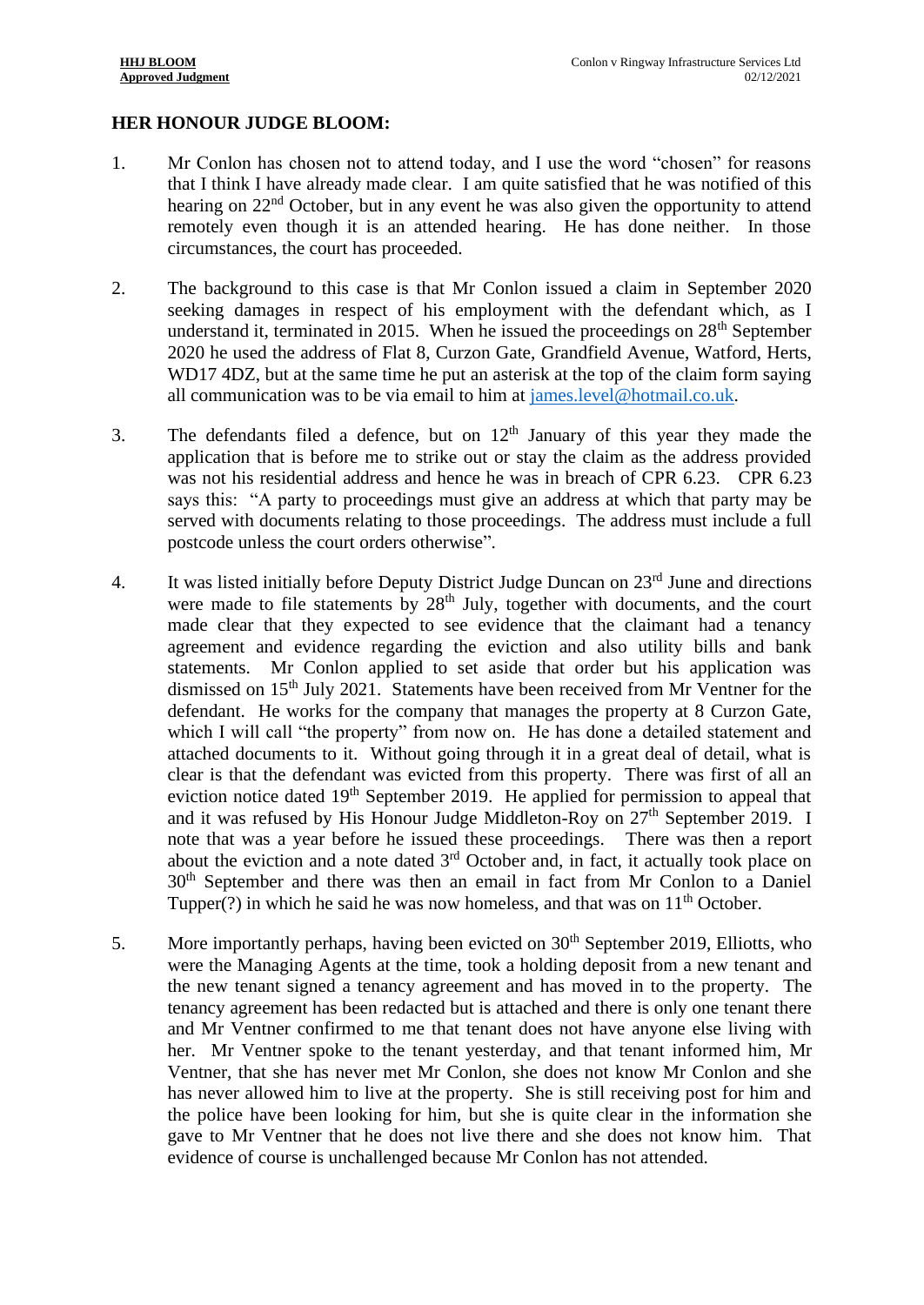- 6. That statement was received from Mr Ventner. There was also a statement from Mr Cameron Blackie when he made the application which attached to it a PI report. He had sent a private investigator to the property who, in effect, gave evidence which is very similar to what Mr Ventner has now told me personally in court, which is that there was someone else living there, a lady, who did not know Mr Conlon. There is no contradiction and, although I have not got direct evidence from the PI, it is corroborative of what Mr Ventner has told me and the documents support what Mr Ventner says. Those were the statements that I received.
- 7. There was no statement filed by Mr Conlon. There are emails from Mr Conlon. On 19<sup>th</sup> June, which was prior to the hearing in front of the Deputy District Judge, he referred to his occupation and asserted that people were mistaken, it was difficult to find this flat and that he had contested the eviction and it is "now partly resolved". He was ordered, as I say, to produce evidence of his occupation, i.e. a tenancy agreement, utility bills, bank statements showing his rent. None of that has been received. Rather, he sent an email on  $28<sup>th</sup>$  July saying he could not provide the information requested as he was no longer a lead tenant but a subtenant. Again, there was no statement and no documentation and nothing from a lead tenant to confirm his subtenancy. He did send an email on  $27<sup>th</sup>$  September, but again he asserted that he was the tenant, and this is the most recent email he sent about it, he said: "For the court and for the record, my residence is Flat 8, Curzon Gate Court, Watford. They sent a private investigator who went to the wrong address." Of course, none of that is in evidence because there is no witness statement and Mr Conlon has not attended today. As I say, the notice was sent by email to the parties. Yesterday Mr Conlon said that he had not got the notice of hearing and he was out of the country. He has been sent a link, as I say, but he has not chosen to attend.
- 8. The position that I am in today is I have had evidence on oath from Mr Ventner and Mr Cameron Blackie. That is, of course, unchallenged evidence. It also is supported by documentation which in my view shows categorically that Mr Conlon was evicted from this property in 2019 and has not been readmitted and that a year before he commenced these proceedings he had been evicted and he has deliberately put an address in the proceedings which he knows is not his residential address. He is therefore plainly in breach of 6.23. He has continued with his assertion that it is his address, despite the evidence from Mr Ventner and Mr Cameron Blackie and the private investigator. He, of course, could have chosen to accept that he no longer lived there and provided an address to this court. He has had since  $12<sup>th</sup>$  January, when the application was made, to rectify the position. He has chosen (a) not to do so, and (b) to continue to assert to the court that it is his address as recently as September 2021.
- 9. It is an application, but it is an application where I have heard evidence, and I am satisfied that the defendant has established on the balance of probability that Mr Conlon does not live there and has not lived there since September 2019 and that he is misleading this court when he asserts that is his current address and that he has provided this court with a false address for service and continues to fail to comply with CPR 6.23 and therefore continues to fail to provide an address for service. I should add that documents that have been sent to that address have been returned marked "not known at this address" at the address given, which does support the defendant's position, which is that he does not live there, and that includes the bundle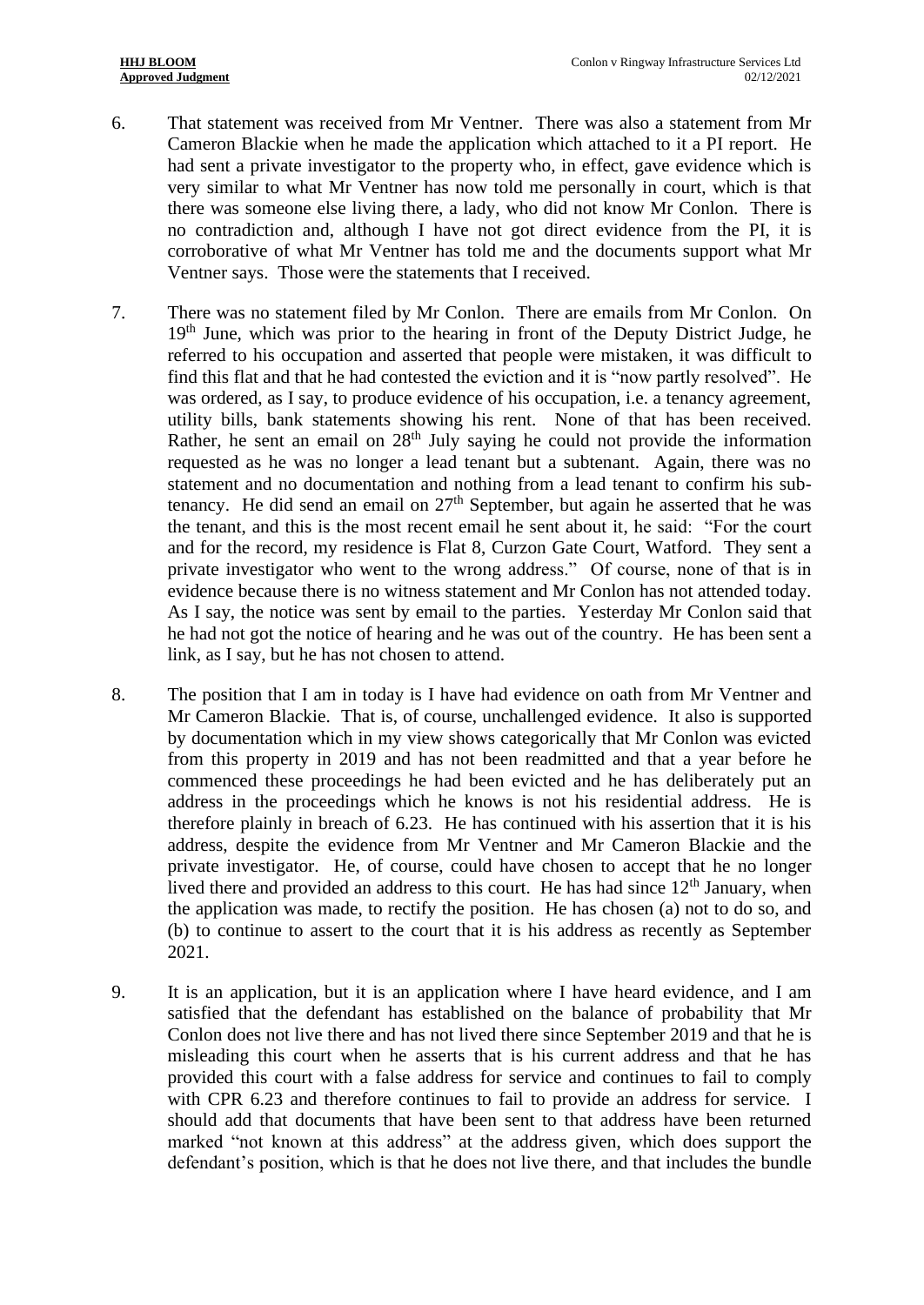for this application which was returned on  $5<sup>th</sup>$  October, delivery having been refused by the tenant at the property because it was not addressed to her.

- 10. Mr Sendall has provided me with a skeleton argument and refers me to the recent case of *Smith v Marston Holdings* [2020] EW Misc 23. That was a case where an accommodation address had been given. It was to do with an application for preaction disclosure, and I was referred to paragraphs 25 to 27, and particularly in respect of paragraph 27 it was said that: "This is yet further unacceptable behaviour by the applicant … the consequence was that the court might strike out the proceedings. There is of course a power in CPR rule 3.4 to strike out a statement of case where there has been a failure to comply with a rule: see  $3.4(2)(c)$ . But an application notice is not a statement of a case: see the definition in CPR rule 2.3(1)." Of course, it went on to say the court does have powers under Rule 3.1, including the power to stay the whole or part of the proceedings, and that might be a suitable sanction until a compliant address was provided.
- 11. The point was made in Mr Sendall's skeleton argument that there were a number of reasons why this court should consider striking out. There was litigation that had now spanned five years, and I was referred to multiple different judgments, several from Mrs Justice Elizabeth Lang, now Lady Justice Lang in the Employment Appeal Tribunal, another judgment from the Watford Employment Tribunal. It was pointed out that this is not an application but this is the claim form and it is not providing something like an accommodation address but deliberately providing a false address, and it was stressed that it is important to have a residential address not least because the court and the parties need an address to serve documents and orders on, but also because it means the other party cannot get security for costs and in the event that costs orders are made it is very difficult to locate the paying party. The defendants make the point they have already got a costs order in their favour and the costs of the hearing on 23<sup>rd</sup> June have been reserved and, of course, at present the defendant has no information as to where the claimant is to be found in order to effect these costs orders. What the defendants ask is that, given he has deliberately misled the court, that this is a case where the claim should be struck out or at least stayed pending compliance. What is said is that what should be happening in this case is a strike out. It is pointed out that if it is struck out Mr Conlon will be barred under the Limitation Act from bringing a fresh claim.
- 12. I have considered this matter very carefully. It is a mandatory requirement to provide an address for service. I have absolutely no hesitation in concluding, looking at the history of this claim and the behaviour of Mr Conlon and having heard the evidence and seen the documentation, that Mr Conlon has deliberately misled this court and provided an address which is not his residential address, or indeed an address at which the party can be served, and must give an address at which that party may be served. The address that he has given is not an address at which he may be served, it is someone else's address, it is the new tenant's address; she is receiving these documents and returning them, because he does not live there, he is not the subtenant, he is not the tenant and he never lived there as her subtenant and that is why he is asking for email service. This court does not take kindly to people who deliberately mislead this court. He has had the opportunity since January to correct the situation. He has chosen not to do that. He has continued to maintain it is his address, despite the evidence to the contrary.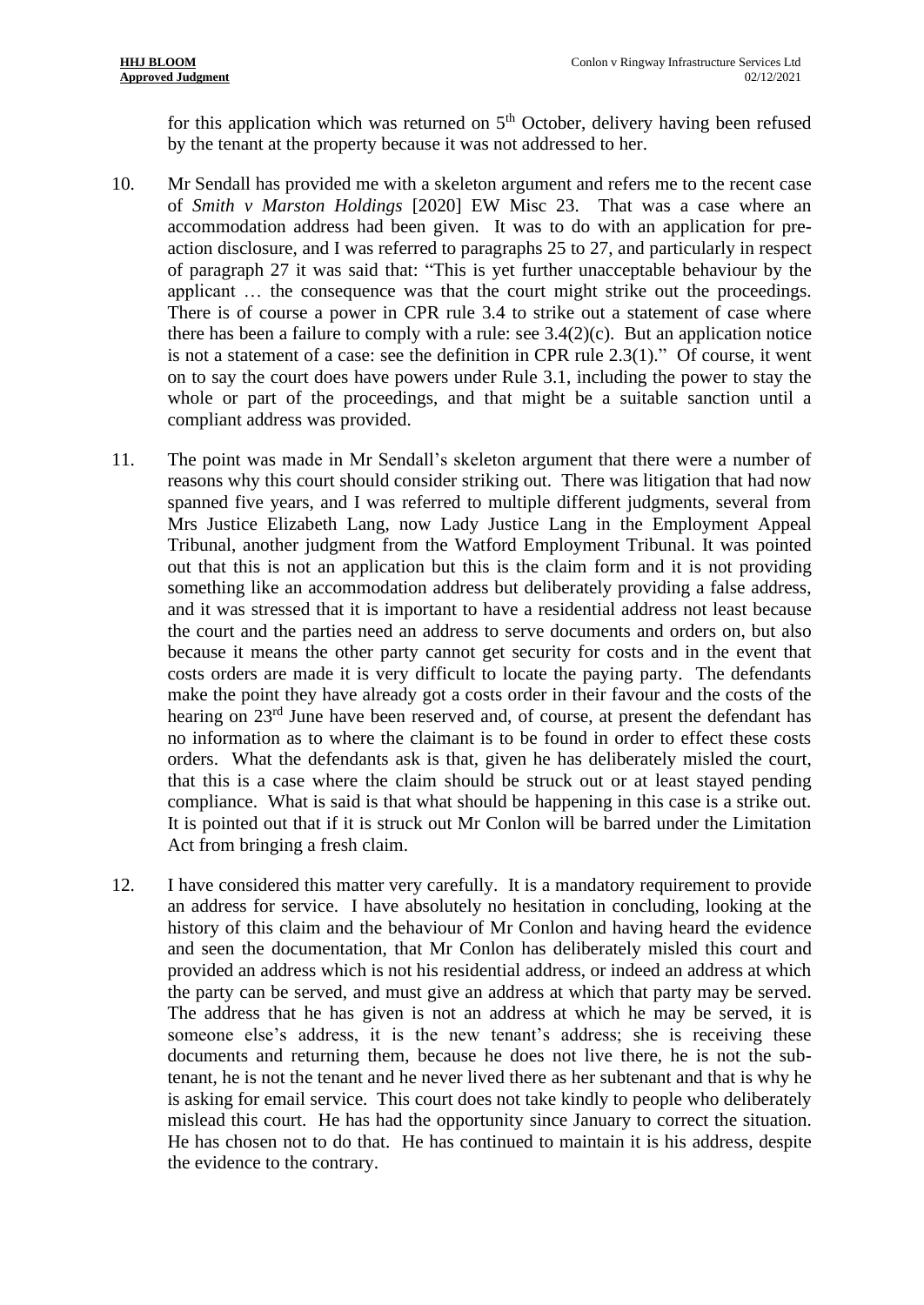- 13. It seems to me that staying these proceedings would not be in accordance with the overriding objective. There is no evidence that he is going to comply. As I say, he has had the opportunity to do so. The concern the court has with somebody who is deliberately lying to this court is that if we stay, another address will be provided which may also turn out to be one with which he has no connection or at which he cannot be served. He has chosen not to comply not just with the requirement of 6.23 but the court order that was made by Deputy District Judge Duncan requiring him to file a statement by  $28<sup>th</sup>$  July, together with documentation. He has not done that and he has not attended this hearing, so that is further breaches of the court orders that have been made by this court.
- 14. With that in mind, I have given a very lengthy history of this matter and noting that it is as long ago as 2015 that Mr Conlon was employed by the defendants, the court says, as Mr Sendall has said, it is very important to have an address for service. Firstly one can see today that without an address for service it enables a party to assert that they have not received documents and to avoid the court orders and court requirements and to prevaricate in a way that is not conducive to the overriding objective. It also, as is rightly pointed out, means that if that party is the losing party or costs orders are made against them it becomes extremely difficult to enforce court orders and the court has made it a mandatory requirement that there must be somewhere where documents can be served and Mr Conlon has chosen not to comply with that order.
- 15. The overriding objective requires that when I am considering what to do I should look at what would be just and how to deal with it at a proportionate cost. I have to ensure that parties are on an equal footing and can participate fully in proceedings. In my view then, there is a lack of equality of arms where one party is complying with the rules and providing their address and the other party is simply refusing to do so. As I say, as we can see from today's hearing, it leads to difficulties with each and every hearing whereby the court is being asked to adopt a special procedure for this litigant where he is served by email. That is not acceptable. It does not save expense, because again, as happened here, documents are sent to that address and returned "not known" ; the bundle is prepared, it is sent to that address, not taken by the tenant because Mr Conlon does not live there; that causes extra expense to the defendants.
- 16. The court has to deal with it in a way that is proportionate to the amount of money involved, the importance of the case, the complexity of the issues and the financial position of each party. I of course accept that this is probably very important to Mr Conlon that he gets a resolution of his claim in which he is seeking I believe nearly £12,000. However, as against that, the reality is that it is a very old claim; had he wished to pursue it properly I would have expected him to provide an address at which he could be served.
- 17. This case has to be dealt with expeditiously and fairly. The reality is it cannot be dealt with expeditiously and fairly where one party is misleading the court and not available to be served with documents at an address in the United Kingdom or elsewhere but no other address has been given.
- 18. The court has allotted court resources to this application, it was listed in the summer as being an application to set aside which has been heard and the court has listed it for